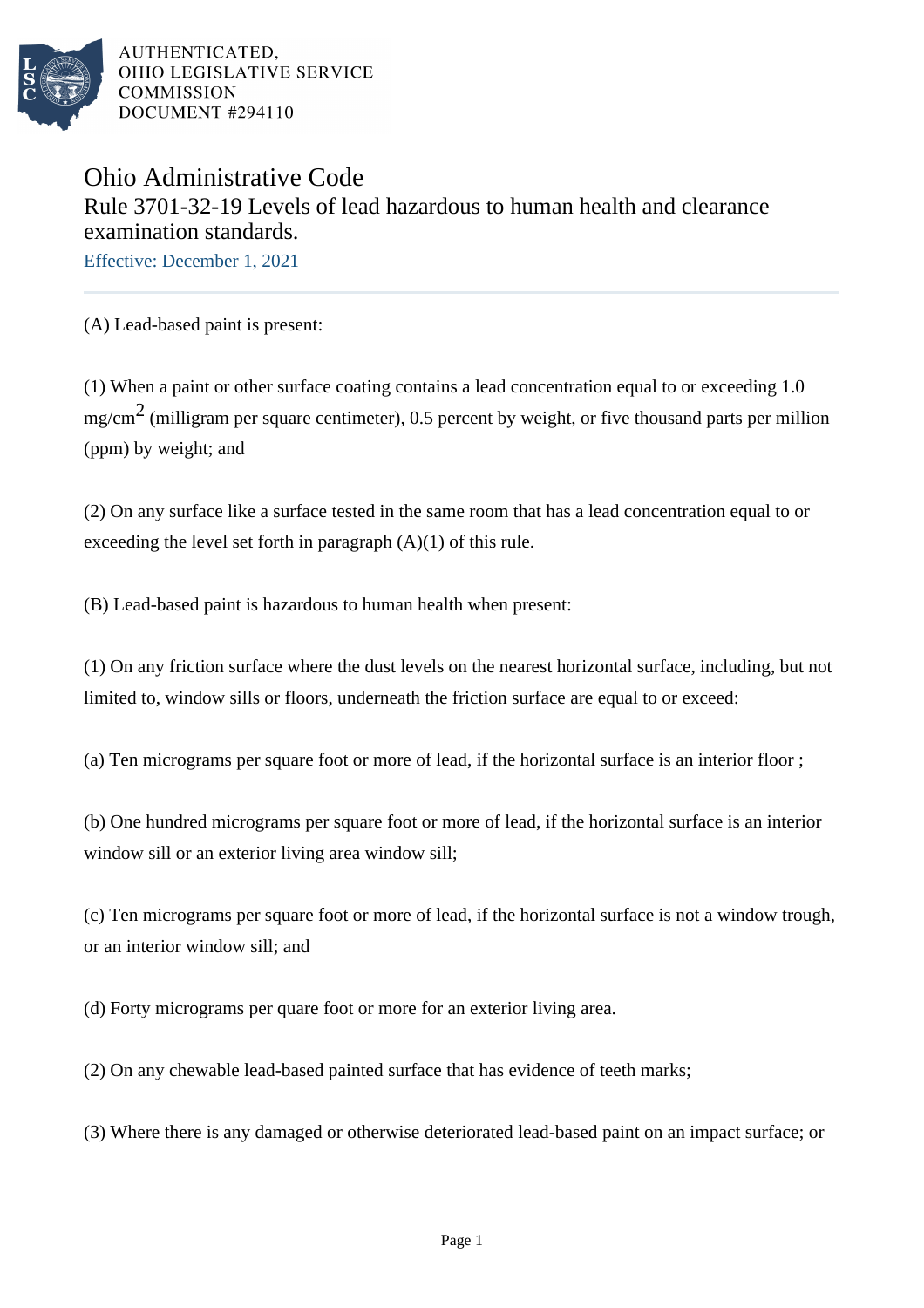

AUTHENTICATED. OHIO LEGISLATIVE SERVICE **COMMISSION** DOCUMENT #294110

(4) Where there is deteriorated lead-based paint in a residential unit, child care facility, or school or on the exterior of any residential unit, child care facility, or school.

(C) Lead-contaminated dust is hazardous to human health when present:

(1) On interior floors containing a lead loading of ten micrograms per square foot or more;

(2) On interior window sills or exterior living area window sills containing a lead loading of one hundred micrograms per square foot or more;

(3) On window troughs containing a lead loading of one hundred micrograms per square foot or more ;

(4) On any horizontal surface if that surface is not an interior window sill, exterior living area window sill or window trough containing a lead loading of ten micrograms per square foot or more;

(5) On exterior living area floors containing a lead loading of forty micrograms per square foot or more; or

(6) On floors or interior window sills in an unsampled residential unit or common area in a multifamily dwelling if a dust lead hazard is present on floors or interior window sills when random sampling was performed and when the minimum number of residential units, common areas, or exterior areas, or both, as determined in appendix C to rule 3701-32-12 of the Administrative Code were sampled. In addition, all the randomly sampled residential units meet the standards set forth in paragraph (C) of this rule thereby establishing a ninety-five per cent level of confidence that no more than five percent or fifty of the residential units, whichever is smaller, have components that may equal or exceed the hazard standards;

(D) Lead-contaminated soil is hazardous to human health when present:

(1) In non-play areas when the lead concentration from a composite sample, or arithmetic mean of composite samples, is equal to or exceeds one thousand two hundred micrograms per gram;